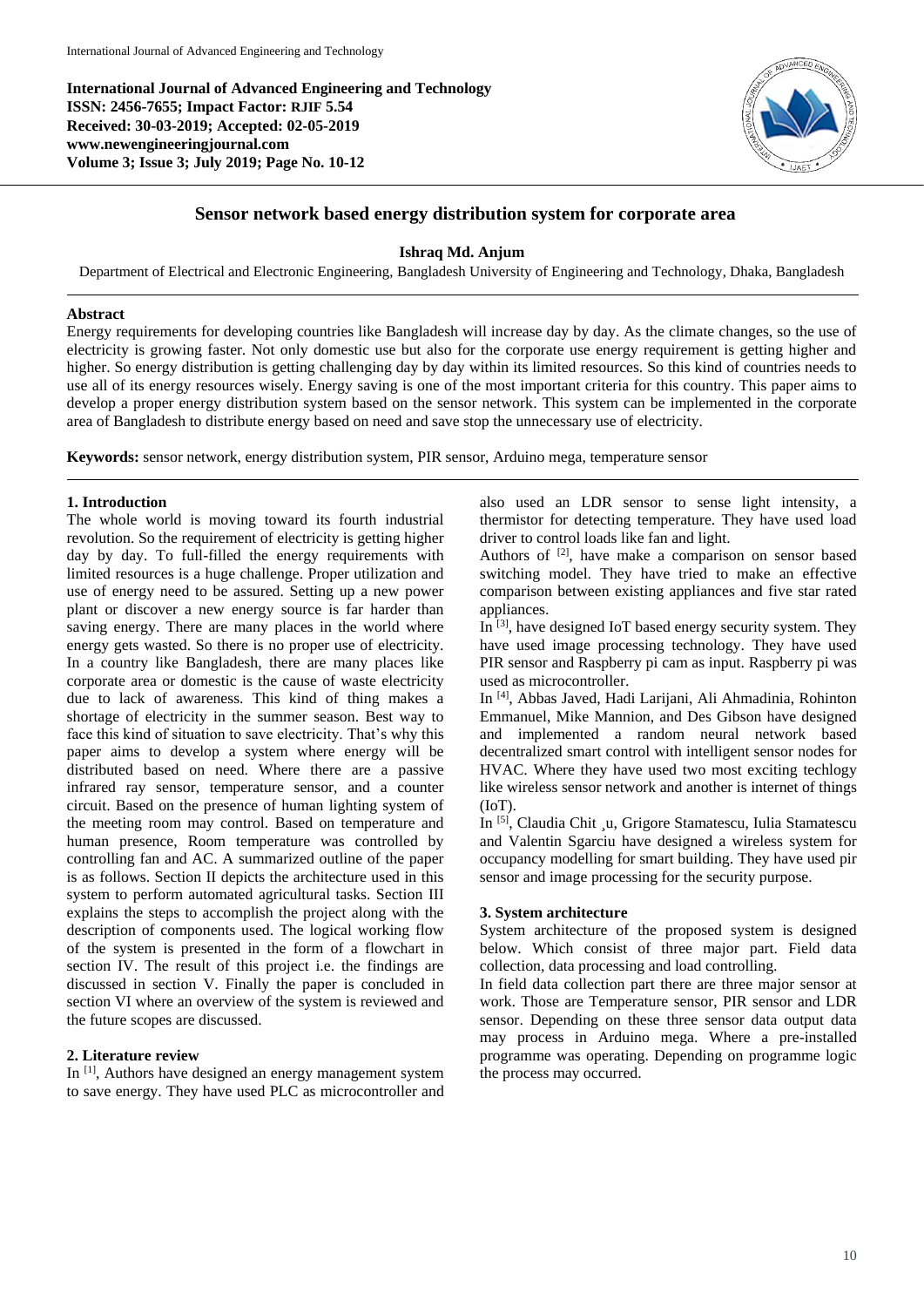International Journal of Advanced Engineering and Technology



**Fig 1:** Block diagram of proposed system

In third and final part of this project is load controlling. In this part 5v relay is operating based on logic provided by arduino mega.

- A) Hardware Requirements
	- 1) Arduino mega
	- 2) LDR sensor
	- 3) PIR sensor
	- 4) Temperature sensor
	- 5) Mini portable Fan
	- 6) Mini AC
	- 7) 40W Incandecent Lamp
	- 8) Mini projector
	- 9) Mini CRT TV
	- 10) 5Vdc/250Vac relay Module
	- 11) Power supply
- B) Software Requirements
	- 1) Arduino IDE

Work flow chart of the proposed project is in below. Where all the equipment's are shown including three major part.



**Fig 2:** Work flow chart of proposed system

At first all the input sensor is connected to the Arduino mega and then Arduino mega is process. After that Arduino mega gives output according to the programme and send the logical value to the relay module. Finally relay module control the loads.

#### **4. Results**

Different sensor value from Arduino is represented in graph below.



**Fig 3:** PIR sensor value

In "fig. 3." Voltage level of PIR sensor was shown. If there is any object movement then PIR sensor is giving high logical value and if there no object movement then it's giving low logical voltage.



**Fig 4:** LDR sensor value

LDR sensor value is represented in "fig.4.". Microcontroller is programme in that way is there is 60 lux of light it will give high logical voltage and if the light intencity is less than it will give low logical voltage. Depending on LDR and PIR sensor value light is operating.



**Fig 5:** Temperature sensor value

Temperature sensor value is represented in "fig.5.". where